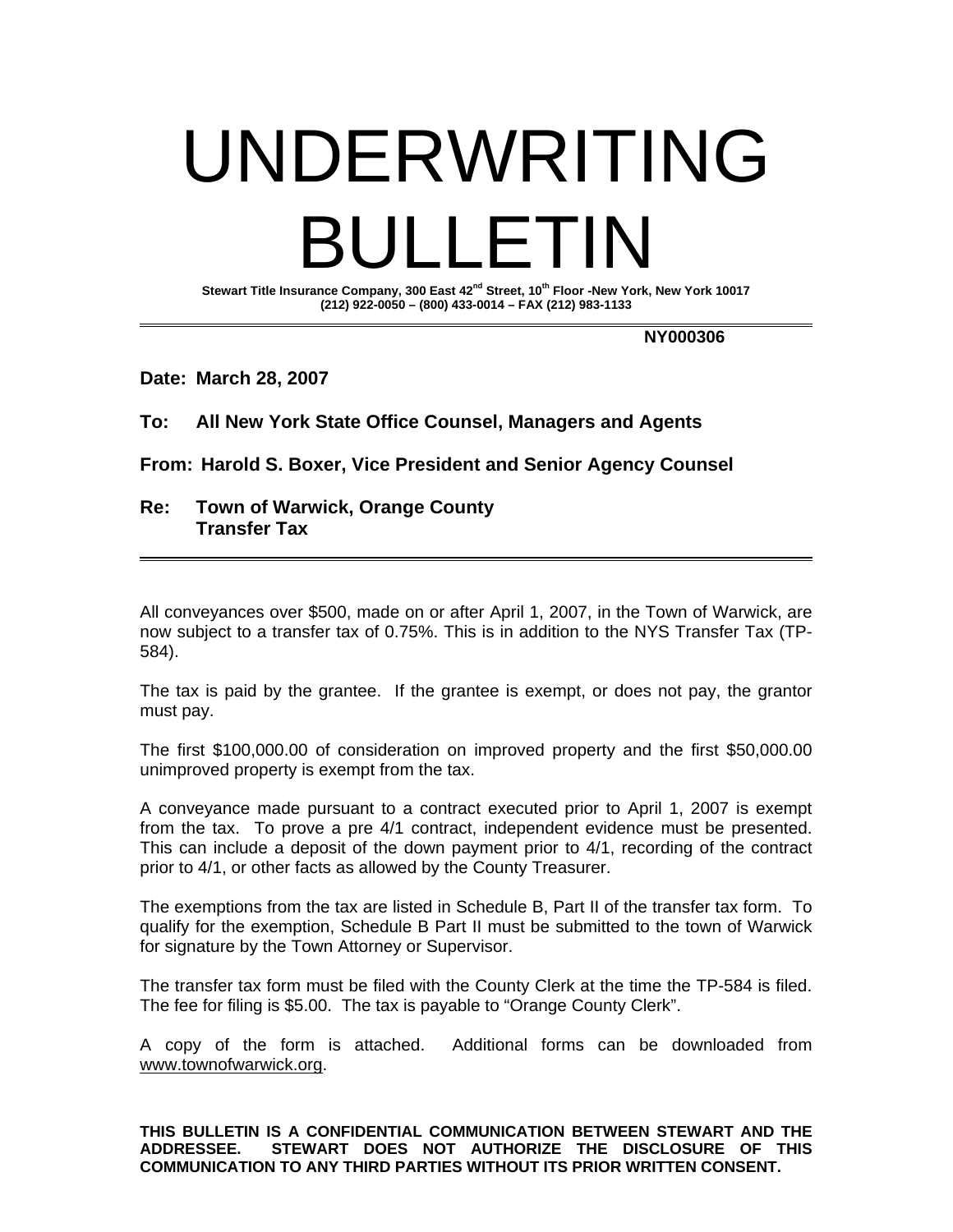## UB No.NY000306 Page 2

Questions concerning the tax can be addressed to the Town of Warwick's Supervisor's Office, 845.986.1120.

This tax is similar to the Peconic Bay Tax. It will be used to fund a Community Preservation Fund.

**References:**  Bulletins Replaced: None<br>
Related Bulletins: None Related Bulletins: None<br>
Underwriting Manual: None Underwriting Manual: None<br>Exceptions Manual: None Exceptions Manual: None<br>
Forms: Che Forms: One<br>Attachments: None Attachments: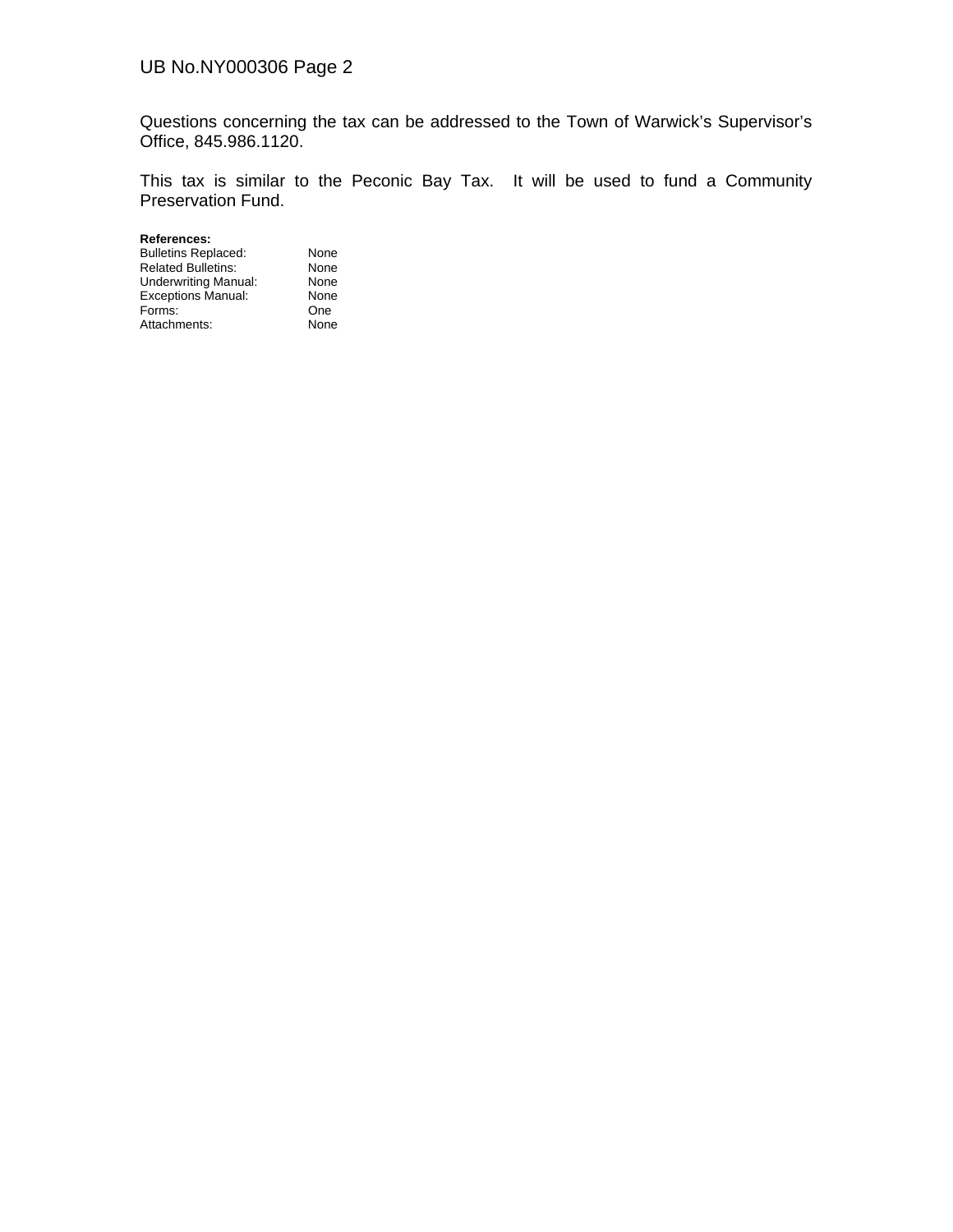# **Town of Warwick Community Preservation Fund (CPF) Transfer Tax**

**Proceeds of this transfer tax are deposited in a dedicated fund earmarked for the acquisition of land, development rights, and other interests in property for conservation purposes. For further information, please call 845-986-1120.**

| Please print or type.                                                                                                                                                                                                                                                     |                                                                                                                                                                          |                                               |                                                                          |    |                                                                                                                                                        |                                                                                                                                    |          |                                                                                                                               |                                     |  |
|---------------------------------------------------------------------------------------------------------------------------------------------------------------------------------------------------------------------------------------------------------------------------|--------------------------------------------------------------------------------------------------------------------------------------------------------------------------|-----------------------------------------------|--------------------------------------------------------------------------|----|--------------------------------------------------------------------------------------------------------------------------------------------------------|------------------------------------------------------------------------------------------------------------------------------------|----------|-------------------------------------------------------------------------------------------------------------------------------|-------------------------------------|--|
|                                                                                                                                                                                                                                                                           |                                                                                                                                                                          |                                               | Schedule A: Information Relating to Conveyance                           |    |                                                                                                                                                        |                                                                                                                                    |          |                                                                                                                               |                                     |  |
| Grantor<br><b>□</b> Individual<br>Corporation<br>$\Box$ Partnership<br>$\Box$ Other                                                                                                                                                                                       |                                                                                                                                                                          | Name (individual; last, first, middle)        |                                                                          |    |                                                                                                                                                        |                                                                                                                                    |          |                                                                                                                               | Social Security Number              |  |
|                                                                                                                                                                                                                                                                           |                                                                                                                                                                          | Mailing address                               |                                                                          |    |                                                                                                                                                        |                                                                                                                                    |          | Social Security Number                                                                                                        |                                     |  |
|                                                                                                                                                                                                                                                                           |                                                                                                                                                                          | City                                          |                                                                          |    | State                                                                                                                                                  |                                                                                                                                    | Zip code |                                                                                                                               | Federal employer iden. number       |  |
| Grantee<br>$\Box$ Individual<br>Corporation<br>$\Box$ Partnership<br>$\Box$ Other                                                                                                                                                                                         |                                                                                                                                                                          | Name (individual; last, first, middle)        |                                                                          |    |                                                                                                                                                        |                                                                                                                                    |          | Social Security Number                                                                                                        |                                     |  |
|                                                                                                                                                                                                                                                                           |                                                                                                                                                                          | Mailing address                               |                                                                          |    |                                                                                                                                                        |                                                                                                                                    |          |                                                                                                                               | Social Security Number              |  |
|                                                                                                                                                                                                                                                                           |                                                                                                                                                                          | City                                          |                                                                          |    | State                                                                                                                                                  |                                                                                                                                    | Zip code |                                                                                                                               | Federal employer iden. number       |  |
|                                                                                                                                                                                                                                                                           |                                                                                                                                                                          | Location and description of property conveyed |                                                                          |    |                                                                                                                                                        |                                                                                                                                    |          |                                                                                                                               |                                     |  |
| Section                                                                                                                                                                                                                                                                   |                                                                                                                                                                          | <b>Tax Map Designation</b><br><b>Block</b>    | Lot                                                                      |    | Address                                                                                                                                                |                                                                                                                                    |          | Village                                                                                                                       | County<br>Town<br>Warwick<br>Orange |  |
|                                                                                                                                                                                                                                                                           |                                                                                                                                                                          |                                               |                                                                          |    |                                                                                                                                                        |                                                                                                                                    |          |                                                                                                                               |                                     |  |
|                                                                                                                                                                                                                                                                           |                                                                                                                                                                          |                                               |                                                                          |    |                                                                                                                                                        |                                                                                                                                    |          |                                                                                                                               |                                     |  |
|                                                                                                                                                                                                                                                                           |                                                                                                                                                                          |                                               |                                                                          |    | Type of property conveyed (check applicable box – one box must be checked)                                                                             |                                                                                                                                    |          |                                                                                                                               |                                     |  |
| 1.<br>2.                                                                                                                                                                                                                                                                  | $\Box$ Improved                                                                                                                                                          | Vacant land                                   |                                                                          |    |                                                                                                                                                        |                                                                                                                                    |          |                                                                                                                               | Date of conveyance                  |  |
|                                                                                                                                                                                                                                                                           |                                                                                                                                                                          |                                               |                                                                          |    |                                                                                                                                                        |                                                                                                                                    |          |                                                                                                                               | month<br>day<br>year                |  |
|                                                                                                                                                                                                                                                                           |                                                                                                                                                                          |                                               |                                                                          |    |                                                                                                                                                        |                                                                                                                                    |          |                                                                                                                               |                                     |  |
|                                                                                                                                                                                                                                                                           |                                                                                                                                                                          |                                               | Condition of conveyance (check all that apply)                           |    |                                                                                                                                                        |                                                                                                                                    |          |                                                                                                                               |                                     |  |
| a. Conveyance of fee interest                                                                                                                                                                                                                                             |                                                                                                                                                                          |                                               |                                                                          |    | $g.$ $\Box$ Conveyance for which credit for tax<br>previously paid will be claimed on Form TP-<br>584 (not applicable to Town of Warwick Transfer Tax) |                                                                                                                                    |          | m. <b>I</b> Leasehold assignment or surrender                                                                                 |                                     |  |
| b. Acquisition of a controlling interest (state<br>percentage transferred %)                                                                                                                                                                                              |                                                                                                                                                                          |                                               |                                                                          |    |                                                                                                                                                        | h. $\Box$ Conveyance of cooperative apartment(s)<br>(Transfer Tax paid directly to "Town of<br>Warwick" not "Orange County Clerk") |          | n. □ Leasehold grant                                                                                                          |                                     |  |
| c. Transfer of a controlling interest (state                                                                                                                                                                                                                              |                                                                                                                                                                          |                                               |                                                                          | i. | □Syndication                                                                                                                                           |                                                                                                                                    |          | o. Conveyance of an easement                                                                                                  |                                     |  |
| d. □ Conveyance to cooperative housing<br>corporation                                                                                                                                                                                                                     |                                                                                                                                                                          |                                               |                                                                          | j. | rights                                                                                                                                                 | □ Conveyance of air rights or development                                                                                          |          | $p. \Box$ Conveyance for which exemption for<br>transfer tax claimed (complete Schedule B, PartII)                            |                                     |  |
| e. Conveyance pursuant to or in lieu of<br>foreclosure or enforcement of security<br>interest                                                                                                                                                                             |                                                                                                                                                                          |                                               |                                                                          |    | k. Contract assignment                                                                                                                                 |                                                                                                                                    |          | q. Conveyance of property partly within and<br>partly outside the state and/or Town<br>(complete Schedule B, Part II, Item n) |                                     |  |
| f. $\Box$ Conveyance which consists of a mere<br>change of identity or form of ownership or<br>organization                                                                                                                                                               |                                                                                                                                                                          |                                               |                                                                          | L. | □ Option assignment or surrender                                                                                                                       |                                                                                                                                    |          | r. $\Box$ Other (describe)                                                                                                    |                                     |  |
| Schedule B: Community Preservation Fund - Town of Warwick Transfer Tax                                                                                                                                                                                                    |                                                                                                                                                                          |                                               |                                                                          |    |                                                                                                                                                        |                                                                                                                                    |          |                                                                                                                               |                                     |  |
| Part I – Computation of Tax Due                                                                                                                                                                                                                                           |                                                                                                                                                                          |                                               |                                                                          |    |                                                                                                                                                        |                                                                                                                                    |          |                                                                                                                               |                                     |  |
| Enter amount of consideration for the conveyance (from line 1, TP-584 Schedule B)<br>1.<br>2a. Allowance (Improved property - \$100,000; Vacant land - \$50,000)                                                                                                          |                                                                                                                                                                          |                                               |                                                                          |    |                                                                                                                                                        |                                                                                                                                    |          | 2 <sub>a</sub>                                                                                                                |                                     |  |
|                                                                                                                                                                                                                                                                           |                                                                                                                                                                          |                                               |                                                                          |    | 2b. Apportionment credit, if any (from Schedule B, Part II, Item n)                                                                                    |                                                                                                                                    |          |                                                                                                                               | 2 <sub>b</sub>                      |  |
| 3.                                                                                                                                                                                                                                                                        | Taxable consideration (subtract line 2a and 2b from line 1)<br>0.75% Community Preservation Fund (of line 3), make certified check payable to <b>Orange County Clerk</b> |                                               |                                                                          |    |                                                                                                                                                        |                                                                                                                                    |          |                                                                                                                               | 3<br>4                              |  |
| 4.                                                                                                                                                                                                                                                                        |                                                                                                                                                                          |                                               |                                                                          |    |                                                                                                                                                        |                                                                                                                                    |          |                                                                                                                               |                                     |  |
| 5<br>Property not subject to CPF Tax (see Schedule B, Part II and check box 5)<br>5.<br>Note: If exemption or credit is claimed, approval of Town (Attorney or Supervisor) must be obtained IN<br>ADVANCE of closing and/or filing of this form (see Schedule B, Part II) |                                                                                                                                                                          |                                               |                                                                          |    |                                                                                                                                                        |                                                                                                                                    |          |                                                                                                                               |                                     |  |
|                                                                                                                                                                                                                                                                           |                                                                                                                                                                          |                                               |                                                                          |    |                                                                                                                                                        |                                                                                                                                    |          |                                                                                                                               |                                     |  |
| <b>Penalties and Interest</b><br>Penalties                                                                                                                                                                                                                                |                                                                                                                                                                          |                                               |                                                                          |    |                                                                                                                                                        | <b>Interest</b>                                                                                                                    |          |                                                                                                                               |                                     |  |
| Any grantor or grantee failing to file a return or to pay any tax within the time                                                                                                                                                                                         |                                                                                                                                                                          |                                               |                                                                          |    |                                                                                                                                                        | Daily compounded interest will be charged on the amount of the tax due not                                                         |          |                                                                                                                               |                                     |  |
|                                                                                                                                                                                                                                                                           |                                                                                                                                                                          |                                               | interest penalty of 2% of such amount of each month of delay or fraction |    | required shall be subject to a penalty of 10% of the amount of tax due plus an                                                                         | paid within the time required.                                                                                                     |          |                                                                                                                               |                                     |  |
|                                                                                                                                                                                                                                                                           |                                                                                                                                                                          |                                               |                                                                          |    | thereof after the expiration for the first month after such return was required to                                                                     |                                                                                                                                    |          |                                                                                                                               |                                     |  |
| be filed or the tax became due. However, the interest penalty shall not<br>exceed 25% in the aggregate penalty.                                                                                                                                                           |                                                                                                                                                                          |                                               |                                                                          |    |                                                                                                                                                        |                                                                                                                                    |          |                                                                                                                               |                                     |  |
|                                                                                                                                                                                                                                                                           |                                                                                                                                                                          |                                               |                                                                          |    |                                                                                                                                                        |                                                                                                                                    |          |                                                                                                                               |                                     |  |
| Signature (both the grantor(s) and grantee(s) must sign).<br>The undersigned certify that the above return, including any certification, schedule or attachment, is to the best of his/her knowledge, true and complete.                                                  |                                                                                                                                                                          |                                               |                                                                          |    |                                                                                                                                                        |                                                                                                                                    |          |                                                                                                                               |                                     |  |
|                                                                                                                                                                                                                                                                           |                                                                                                                                                                          |                                               |                                                                          |    |                                                                                                                                                        |                                                                                                                                    |          |                                                                                                                               |                                     |  |
|                                                                                                                                                                                                                                                                           |                                                                                                                                                                          |                                               | Grantor                                                                  |    |                                                                                                                                                        | Grantee                                                                                                                            |          |                                                                                                                               |                                     |  |